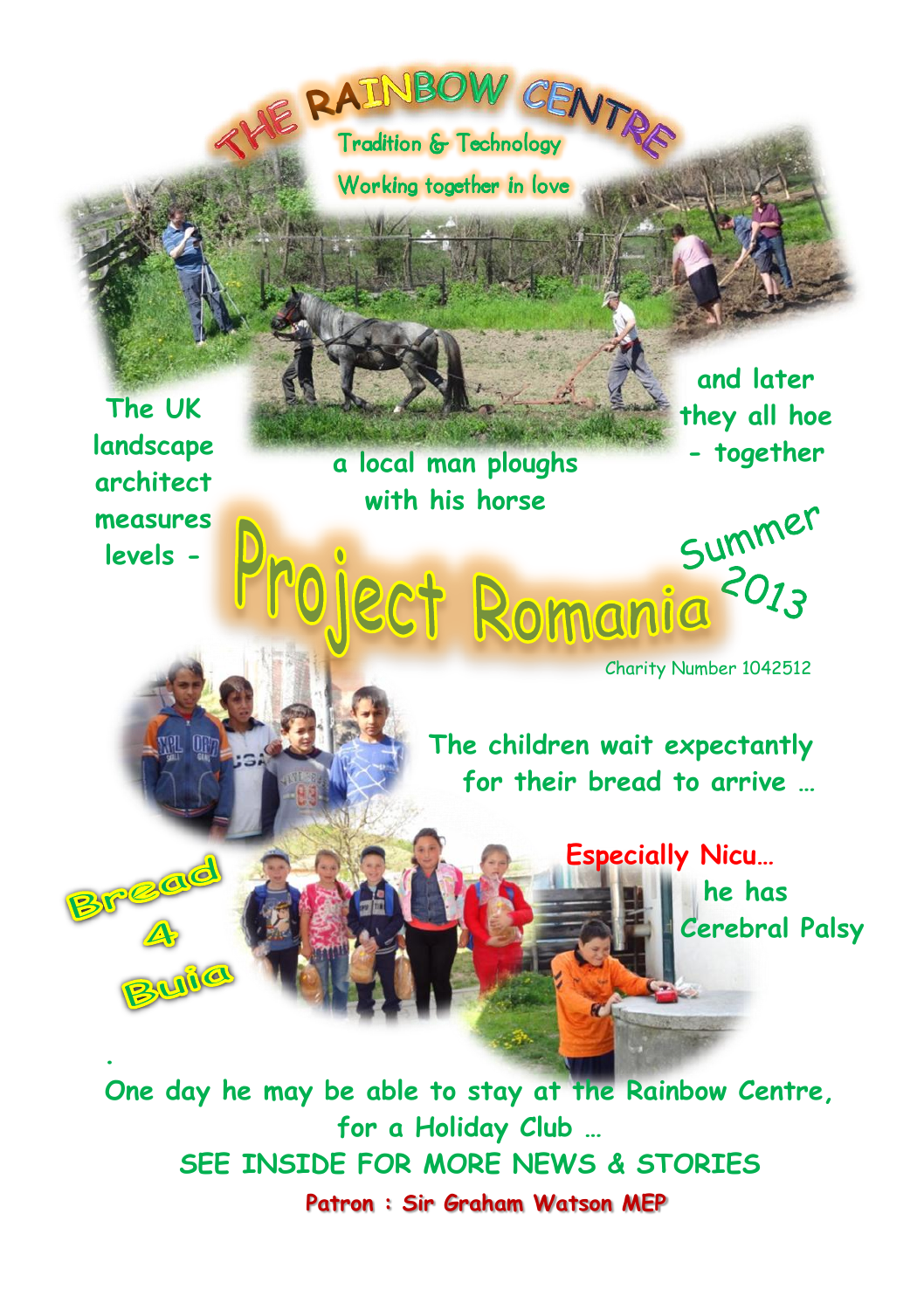

**Opened on 21st October 2005 by Sir Graham Watson,** the Centre hosts Holiday & Homework Clubs, School functions, Village events, & weekly visits when the local Doctor sees her patients in the big room. Behind the main building all 3 wooden cabins have been used by UK teams, but the long term plan is to provide residential facilities for :-

- $\triangleq$  disadvantaged and disabled children to have short breaks
- schools to run educational courses & practical weekends
- $\frac{1}{2}$  all to enjoy the beauty of the countryside.

To sustain this it will also be used commercially for retreats, holidays. **The area abounds in biodiversity**, amazing walks, traditional and cultural activities and wonderful old Saxon fortified churches.

 **Marius Roman** has been sponsored for many years. When he is 18 he will not be eligible for his special school, but he could come to the Centre each day and do small tasks. **Alexandra, Denisa**, **Nicu** and **Marius Vlad** would love to stay in a cabin on a hill; hear the birds;

watch the sheep; and just enjoy being with others.

**In May, Stuart Galpin, CMLI**, returned to Romania after 17 years. He drew up a MasterPlan of the site for an ambitious proposal; 3 new larger cabins; showers & toilets with disabled facilities; small storage/laundry rooms; adventure playground & areas where visitors can relax – whatever their age! UK groups are fund-raising for bunk beds & furnishings to finish the existing cabins, & a **new 49 year** lease is being drawn up to enable major UK fund- raising for the MasterPlan. The Centre will provide employment, parents will be able to afford bread … and maybe Bread4Buia won't be needed in the future. MasterPlan detail & full report also on website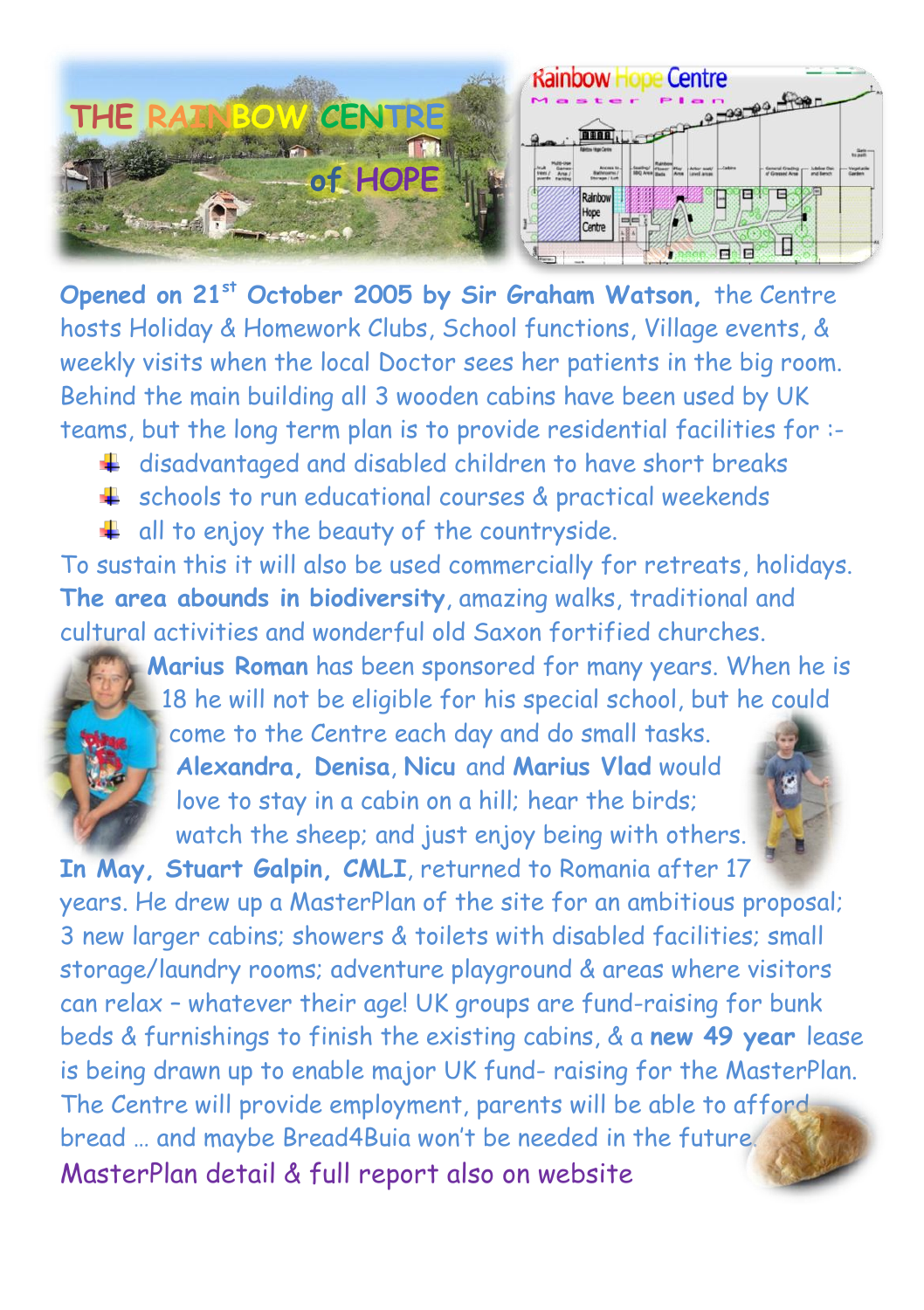## **SPONSORED FAMILIES –** There are over 30 sponsored young

people. **Serban is** now a vet! He did so well that his university offered him a 4 year paid Ph.D. research position in September. We're so proud of him. **Csilla**, 14, has a lovely singing voice and is musical very bright, with top marks. School has awarded her a Project Romania annual bursary for senior school

in Sibiu in autumn. Her Mum cycles 2 miles to the train daily at **4.30am** for work, getting home at 6pm. Dad is very ill so Csilla works in the house while her brother, at 11, tends the chickens and pigs. She's learning the guitar & since returning to UK we've been

given one for her. She'll be so happy!

Other children still live in hard circumstances… Sponsorship & Bread4Buia ensure that they have food, and get to school. **Little Alexandra** with her stick is so brave and her mum is thrilled to have help with her treatment for cerebral palsy.

Visiting is a sobering experience and makes one very grateful for blessings enjoyed in UK.

**THE PHARMACY – renovated by 'Streetspace' 2012** Once the new lease is active PolisanoClinic in Sibiu will run it. The doctor is happy with this arrangement.

**MARIUS VLAD. SADLY** his joystick/mouse failed. For him this had been a lifeline. **Happily,** SmartBox organised a free

replacement. We're so grateful for this & Marius -



is **OVER THE MOON!** He emailed "Thank you

very much for this new mouse. From now on my work will be a lot easy. GOD BLESS ALL MY FRIENDS FROM ENGLAND FOR WHAT YOU ARE DOING FOR ME...."